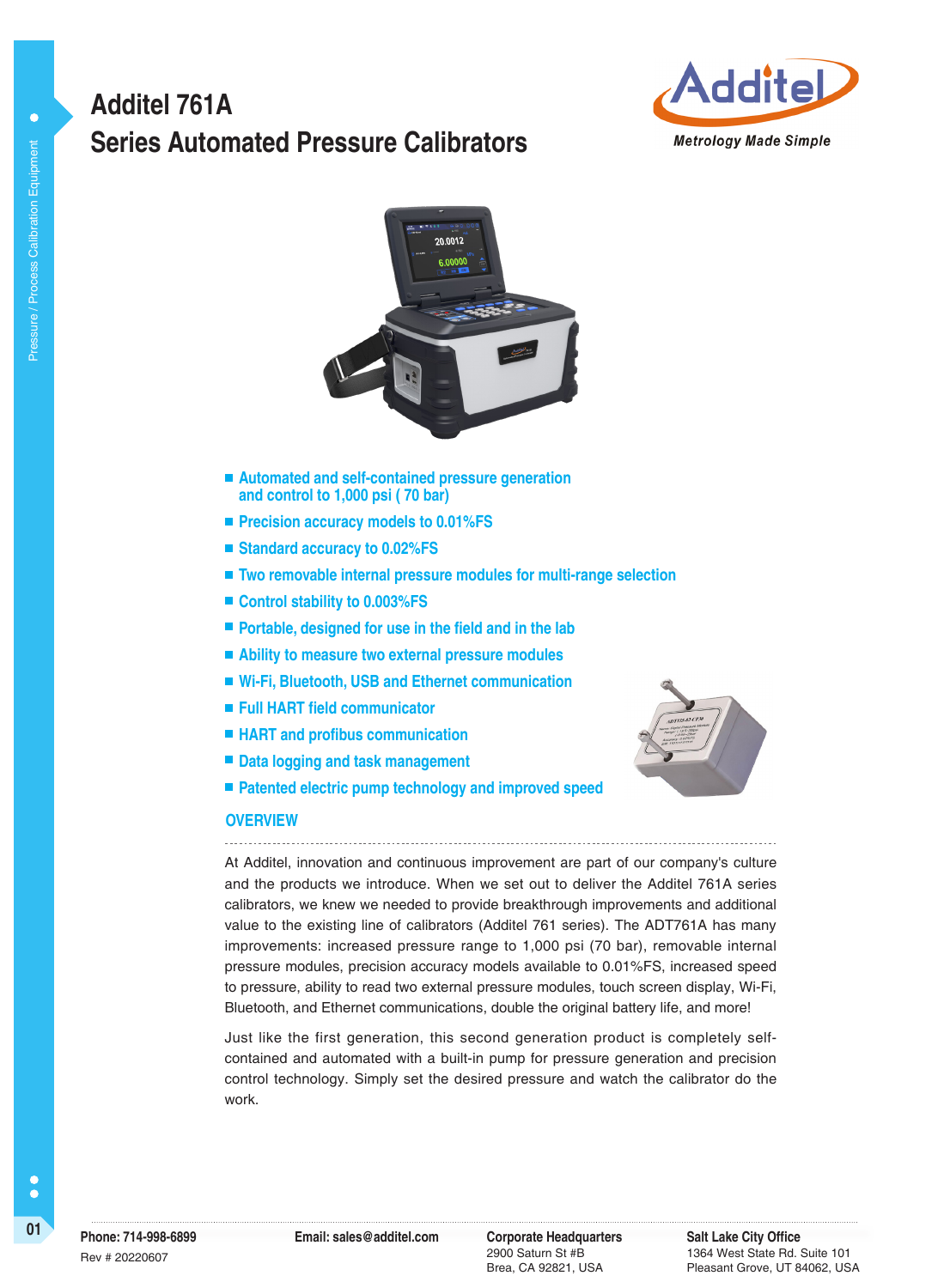

# **ADT761A-LLP**

The Additel 761A-LLP is designed for low pressure calibration and comes with a  $\pm 30$  inH2O ( $\pm 75$  mbar) high range module and a low range module of your choice ranging from  $\pm 20$  inH2O to as low as  $\pm 0.25$  inH2O ( $\pm 50$  to  $\pm 0.62$ ) mbar). This unit has an accuracy of 0.05%FS with control stability better than 0.005%FS. All measurements can be made in differential or gauge pressures.

# **ADT761A-D**

The Additel 761A-D also provides differential and gauge measurement which covers the range of -13.5 to 35 psi (-0.95 to 2.5 bar). This unit comes with a CP35 module (-13.5 to 35 psi) and one low range module of your choice ranging as low as  $\pm$ 10 inH2O (25 mbar). Each ADT761A-D can be preconfigured with the modules that fit your need to give you the best precision at the pressures you perform calibrations.

## **ADT761A-500**

The Additel 761A-500 will generate and control from vacuum pressures up to 500 psig (35 bar.g). Both gauge and absolute pressures can be realized due to a built-in barometer. Each unit comes with a CP500 module (-13 to 500 psig) for the high range and the low range can be preconfigured based on the variety of modules available down to 10 psig (0.7 bar.g).

## **ADT761A-1K**

The Additel 761A-1K will generate and control from vacuum pressures up to 1,000 psig (70 bar.g). This unit can typically achieve 1,000 psi in less than 45 seconds. Like the ADT761A-500, both gauge and absolute pressures can be realized due to a built-in barometer. Each unit comes with a CP1K module (-13 to 1,000 psig) for the high range and the low range can be preconfigured based on the variety of modules available down to 30 psig (2 bar.g).

#### **ADT761A-BP**

The Additel 761A-BP is designed for calibration of barometer sensors. With a range of 100 to 1200 hPa and an accuracy of 0.01%FS, this unit is ideal for calibration on the bench or in the field.









r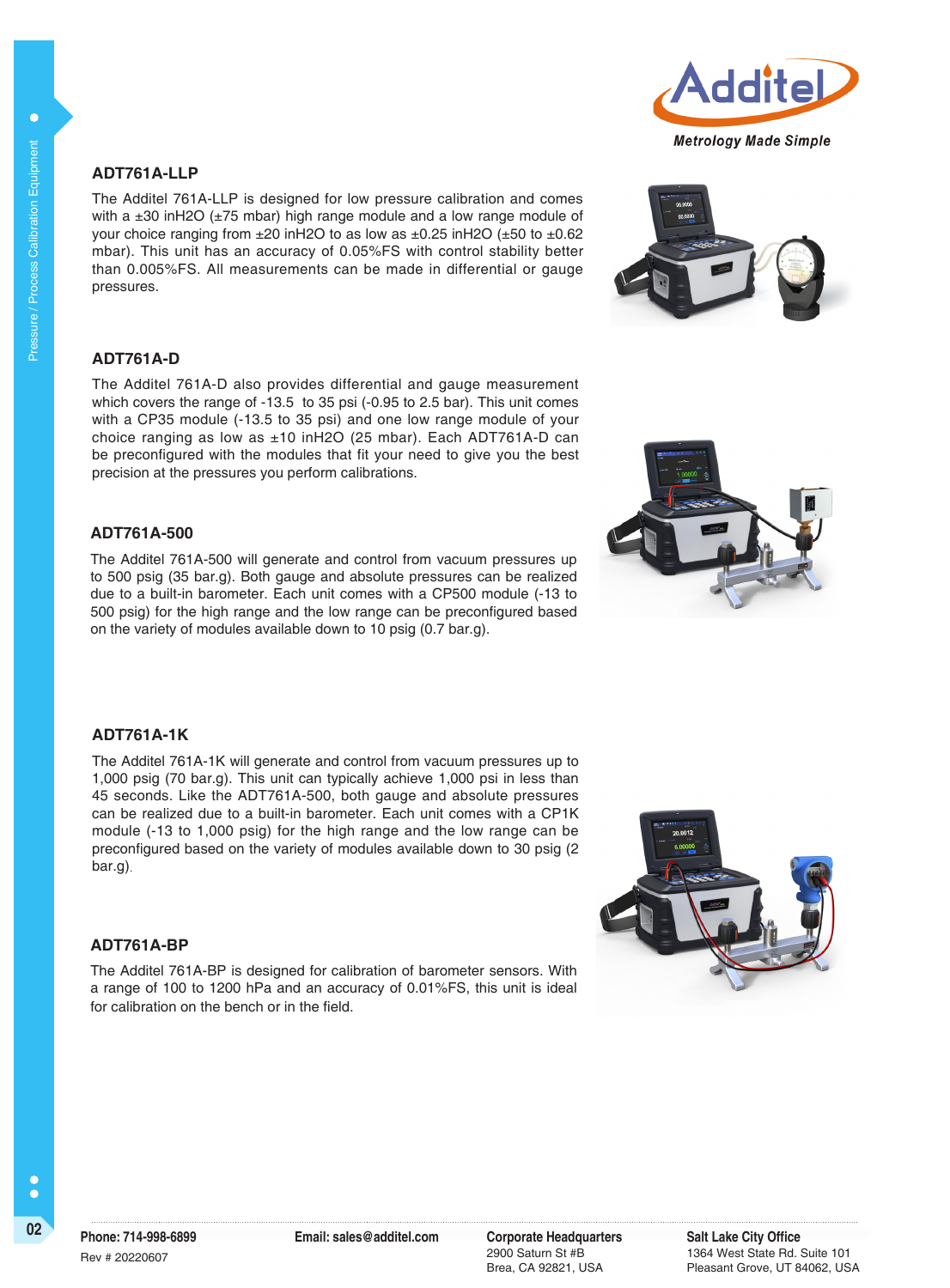

#### **Metrology Made Simple**

# **Pressure Specifications**

| <b>Model</b><br><b>Specification</b> | 761A-LLP                                                                                                                                                                                                                        | 761A-D                    | 761A-500                               | 761A-1K                                | 761A-BP    |  |  |
|--------------------------------------|---------------------------------------------------------------------------------------------------------------------------------------------------------------------------------------------------------------------------------|---------------------------|----------------------------------------|----------------------------------------|------------|--|--|
| <b>Max Pressure Range</b>            | 30 in H2O (75 mbar)                                                                                                                                                                                                             | 35 psi (2.5 bar)          | 500 psig (35 bar.g)                    | 1,000 psig (70 bar.g)                  | 1,200 hPa  |  |  |
| <b>Min Pressure Range</b>            | $-30$ in H2O $(-75$ mbar)                                                                                                                                                                                                       | $-13.5$ psi $(-0.95$ bar) | $-13$ psi $(-0.9$ bar)                 | $-13$ psi $(-0.9$ bar)                 | 100 hPa    |  |  |
| Accuracy <sup>(1)</sup>              | $0.05%$ FS                                                                                                                                                                                                                      | $0.02%$ FS                | User selectable:<br>0.01%FS or 0.02%FS | User selectable:<br>0.01%FS or 0.02%FS | $0.01%$ FS |  |  |
| <b>Stability</b>                     | 0.003%FS or 0.03 Pa                                                                                                                                                                                                             | $0.003%$ FS               | $0.003%$ FS                            | $0.003%$ FS                            | $0.02$ hPa |  |  |
| <b>Pressure Type</b>                 | Differential, Gauge                                                                                                                                                                                                             | Differential, Gauge       | Gauge, Absolute                        | Gauge, Absolute                        | Absolute   |  |  |
| <b>Over Range Indication</b>         | 120%                                                                                                                                                                                                                            |                           |                                        |                                        |            |  |  |
| <b>Resolution</b>                    | 6 digits                                                                                                                                                                                                                        |                           |                                        |                                        |            |  |  |
| <b>Measurement Units</b>             | Pa, hPa, kPa, mPa, bar, mbar, psi, mmHq@0°C, cmHq@0°C, mHq@0°C, inHq@0°C, inH2O@4°C, mmH2O@4°C,<br>cmH2O@4°C, mH2O@4°C, mmH2O@20°C, cmH2O@20°C, mH2O@20°C, inH2O@20°C, inH2O@68°F, kgf/cm2, mtorr, torr,<br>lb/ft2, tsi, custom |                           |                                        |                                        |            |  |  |
| <b>Barometric Accuracy</b>           | N/A                                                                                                                                                                                                                             | N/A                       | 55 Pa                                  | 55 Pa                                  | N/A        |  |  |

[1] One year accuracy (including 1 year stability). FS specification applies to the span of the module range.

[2] Specification based on gauge measurement. An additional 55 pa uncertainty will need to be included when measuring in absolute mode. Applicable only for use with the ADT761A-500 and ADT761A-1K.

\* Additel 761A calibrators support 161 series intelligent digital pressure modules that are available for gauge, vacuum pressure from -15 psi to 60,000 psi (-1 bar to 4,200 bar). For detailed specifications refer to the 161 series pressure modules datasheet.

## **Electrical Specifications**

| <b>Model</b><br><b>Specification</b> | Range                                                                          | <b>Resolution</b>                          | Accuracy                                              | <b>Note</b>                                                                      |  |  |
|--------------------------------------|--------------------------------------------------------------------------------|--------------------------------------------|-------------------------------------------------------|----------------------------------------------------------------------------------|--|--|
| mA Measure                           | Auto-ranging<br>$±25$ or $±50$ mA                                              | $0.1 \mu A$                                | $0.008\%$ RD+ $0.004\%$ FS                            | Impedance $<$ 10 $\Omega$                                                        |  |  |
| <b>V</b> Measure                     | $±300$ mV                                                                      | $1 \mu V$                                  | 0.008%RD+0.002%FS                                     | Impedance $>1$ G $\Omega$                                                        |  |  |
|                                      | Auto-ranging<br>$±5, ±12$ or $±30$ V                                           | ±5 V:20 µV<br>±12 V:100 µV<br>±30 V:100 µV | 0.008%RD+0.002%FS                                     | Impedance $>1$ M $\Omega$                                                        |  |  |
| <b>Loop Power Source</b>             | 24 V                                                                           | N/A                                        | $\pm 0.24$ V                                          | 50 mA (Max Loading)                                                              |  |  |
| mA Source                            | 0 to 2.5 mA or<br>2.5 to 25 mA                                                 | 0-2.5 mA: 0.05µA<br>0-25 mA:0.5µA          | 0-2.5 mA: 0.008%RD+0.1 µA<br>0-25 mA: 0.008%RD+1.0 µA | 20 mA @ 1 KΩ                                                                     |  |  |
| <b>Power Source</b>                  | 16 to 30 V                                                                     | 1 <sub>V</sub>                             | ±1V                                                   | 70 mA (Max Loading)                                                              |  |  |
| V Source                             | 0 to 16 V                                                                      | 250 µV                                     | 0.008%RD+0.002%FS                                     |                                                                                  |  |  |
| <b>Pressure Switch</b>               | Mechanical Switch, Live<br>Mechanical Switch, NPN Switch,<br><b>PNP Switch</b> | N/A                                        | N/A                                                   | Response time<10 ms.<br>If the switch is live, voltage range<br>will be (3-30) V |  |  |
| <b>Temperature Compensation</b>      | 15°C to 25°C                                                                   |                                            |                                                       |                                                                                  |  |  |
| <b>Temperature Coefficient</b>       | Outside of 15°C to 25°C: < $\pm$ 0.0005%RD+0.00005%FS/°C                       |                                            |                                                       |                                                                                  |  |  |
| <b>Misuse Protection</b>             | Up to 30 V on any two sockets                                                  |                                            |                                                       |                                                                                  |  |  |

**Salt Lake City Office** 1364 West State Rd. Suite 101 Pleasant Grove, UT 84062, USA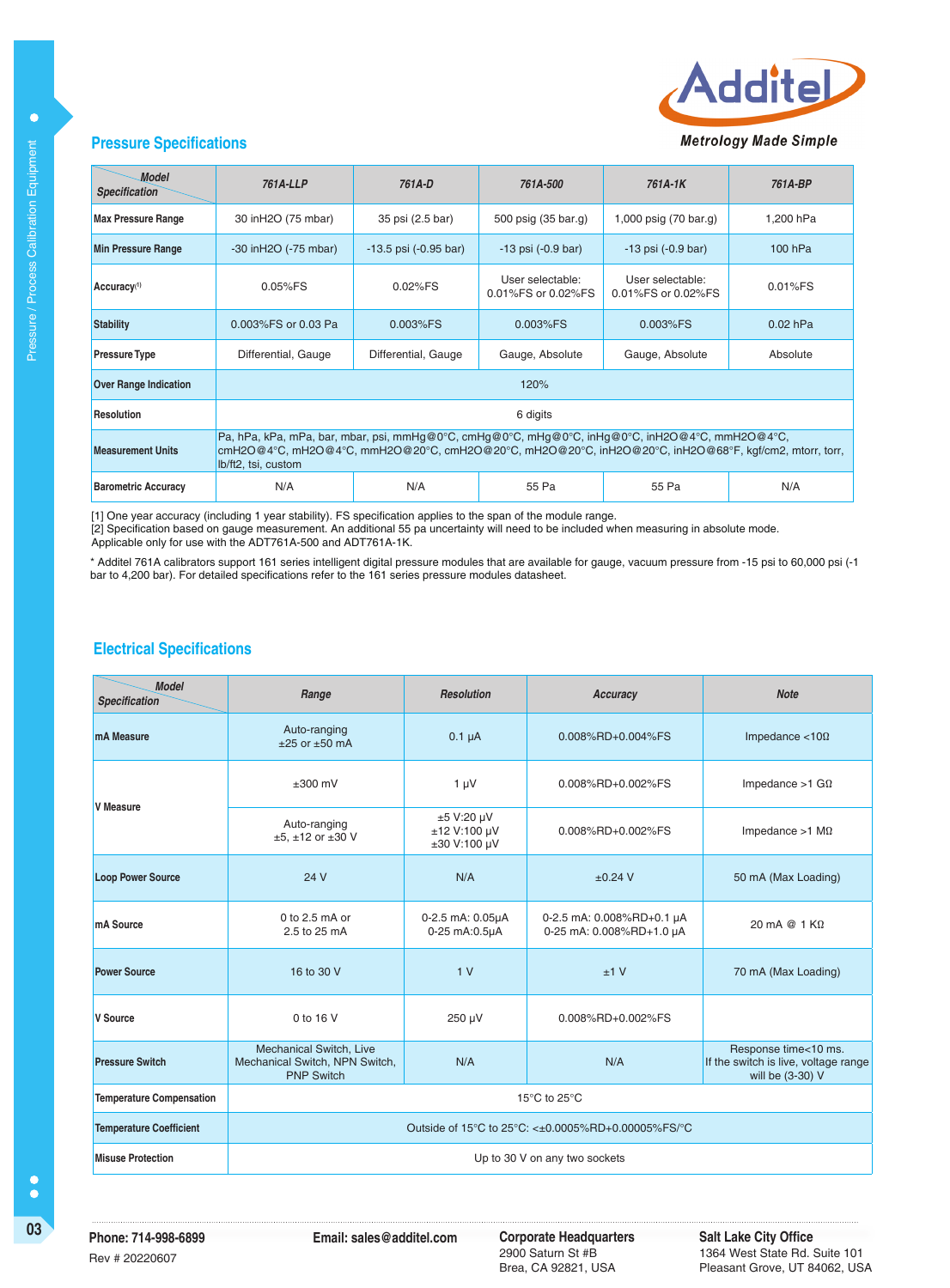

# **Internal Module Specification and Compatibility**

**Metrology Made Simple** 

| <b>Model</b><br>Range | inH2O <sup>[6]</sup> | $mbar^{[6]}$     | <b>Media</b> | Accuracy<br>$(*$ FS) <sup>[1]</sup> | <b>Burst Pressure</b> | 761A-LLP  | 761A-D    | 761A-500  | 761A-1K   |
|-----------------------|----------------------|------------------|--------------|-------------------------------------|-----------------------|-----------|-----------|-----------|-----------|
| ADT155-20-DP025       | ±0.25                | ±0.62            | G            | $0.2^{[2]}$                         | 100x                  | $\bullet$ |           |           |           |
| ADT155-10-DP050       | ±0.5                 | ±1.25            | G            | $0.1^{[3]}$                         | 100x                  | $\bullet$ |           |           |           |
| ADT155-05-DP1         | ±1                   | ±2.5             | G            | $0.05^{[4]}$                        | 100x                  | $\bullet$ |           |           |           |
| ADT155-05-DP2         | ±2                   | ±5               | G            | $0.05^{[4]}$                        | 100x                  | $\bullet$ |           |           |           |
| ADT155-05-DP5         | ±5                   | ±10              | G            | $0.05^{[4]}$                        | 50x                   | $\bullet$ |           |           |           |
| ADT155-05-DP10        | ±10                  | ±25              | G            | $0.05^{[4]}$                        | 20x                   | $\bullet$ | $\bullet$ |           |           |
| ADT155-05-DP20        | ±20                  | ±50              | G            | 0.05                                | 20x                   | $\bullet$ | $\bullet$ |           |           |
| ADT155-05-DP30        | ±30                  | ±75              | G            | 0.05                                | 20x                   | $\bullet$ | $\bullet$ |           |           |
| ADT155-05-DP50        | ±50                  | ±125             | G            | 0.05                                | Зx                    |           | $\bullet$ |           |           |
| ADT155-02-DP100       | ±100                 | ±250             | G            | 0.02                                | 3x                    |           | $\bullet$ |           |           |
| ADT155-02-DP150       | ±150                 | ±350             | G            | 0.02                                | 3x                    |           | $\bullet$ |           |           |
| ADT155-02-DP300       | ±300                 | ±700             | G            | 0.02                                | 3x                    |           | $\bullet$ |           |           |
| ADT155-02-DP400       | -380 to 400          | -950 to 1K       | G            | 0.02                                | 3x                    |           | $\bullet$ |           |           |
| ADT155-02-DP800       | -380 to 800          | -950 to 2K       | G            | 0.02                                | 3x                    |           | $\bullet$ |           |           |
| ADT155-02-DP1K        | -380 to 1K           | -950 to 2.5K     | G            | 0.02                                | 3x                    |           | $\bullet$ |           |           |
| <b>Gauge Pressure</b> | psig                 | bar.g            |              |                                     |                       |           |           |           |           |
| ADT155-02-CP10        | ±10                  | ±0.7             | G            | $0.02^{[5]}$                        | 3x                    |           | $\bullet$ | $\bullet$ |           |
| ADT155-02-CP15        | $-13.5$ to 15        | $-0.95$ to 1     | G            | $0.02^{[5]}$                        | 3x                    |           | $\bullet$ | $\bullet$ |           |
| ADT155-01/02-CP30     | -13.5 to 30          | $-0.95$ to 2     | G            | $0.01^{[7]}/0.02^{[5]}$             | Зx                    |           | $\bullet$ | $\bullet$ | $\bullet$ |
| ADT155-01/02-CP35     | $-13.5$ to 35        | $-0.95$ to 2.5   | G            | $0.01^{[7]}/0.02^{[5]}$             | 3x                    |           | $\bullet$ | $\bullet$ |           |
| ADT155-01/02-CP50     | -13.5 to 50          | $-0.95$ to $3.5$ | G            | $0.01 / 0.02^{[5]}$                 | Зx                    |           |           | $\bullet$ |           |
| ADT155-01/02-CP100    | $-13.5$ to 100       | $-0.95$ to $7$   | G            | $0.01 / 0.02^{[5]}$                 | 3x                    |           |           | $\bullet$ |           |
| ADT155-01/02-CP150    | -13.5 to 150         | $-0.95$ to 10    | G            | $0.01 / 0.02^{[5]}$                 | Зx                    |           |           | $\bullet$ | $\bullet$ |
| ADT155-01/02-CP200    | -13.5 to 200         | $-0.95$ to 14    | G            | $0.01 / 0.02^{[5]}$                 | 3x                    |           |           | $\bullet$ |           |
| ADT155-01/02-CP300    | -13.5 to 300         | $-0.95$ to 20    | G            | $0.01 / 0.02^{[5]}$                 | Зx                    |           |           | $\bullet$ | $\bullet$ |
| ADT155-01/02-CP500    | -13.5 to 500         | $-0.95$ to 35    | G            | $0.01 / 0.02^{[5]}$                 | 3x                    |           |           | $\bullet$ |           |
| ADT155-01/02-CP600    | -13.5 to 600         | $-0.95$ to $40$  | G            | $0.01 / 0.02^{[5]}$                 | Зx                    |           |           |           |           |
| ADT155-01/02-CP1K     | $-13.5$ to $1K$      | $-0.95$ to $70$  | G            | $0.01 / 0.02^{[5]}$                 | 3x                    |           |           |           |           |

[1] FS specification applies to the span of the module range. Accuracy includes one-year stability, except for DP025 to DP10 modules.

[2] Accuracy is a 6 months spec, 1-year long-term drift is 0.2%FS.

[3] Accuracy is a 6 months spec, 1-year long-term drift is 0.1%FS.

[4] Accuracy is a 6 months spec, 1-year long-term drift is 0.05%FS.

[5] Specification based on gauge measurement. An additional 50 Pa uncertainty will need to be included when measuring in absolute mode.

[6] The low module pressure range may be outside the pressure range of the calibrator.

Applicable only for use with the ADT761A-500 and ADT761A-1K.

[7] 0.01%FS accuracy specification not available for 761A-D models.

ADT155 Pressure modules are calibrated in psi & inH2O.

 $\bullet$ 

 $\bullet$ 

Rev # 20220607

**04 Corporate Headquarters**<br> **Email: sales@additel.com**Corporate Headquarters 2900 Saturn St #B Brea, CA 92821, USA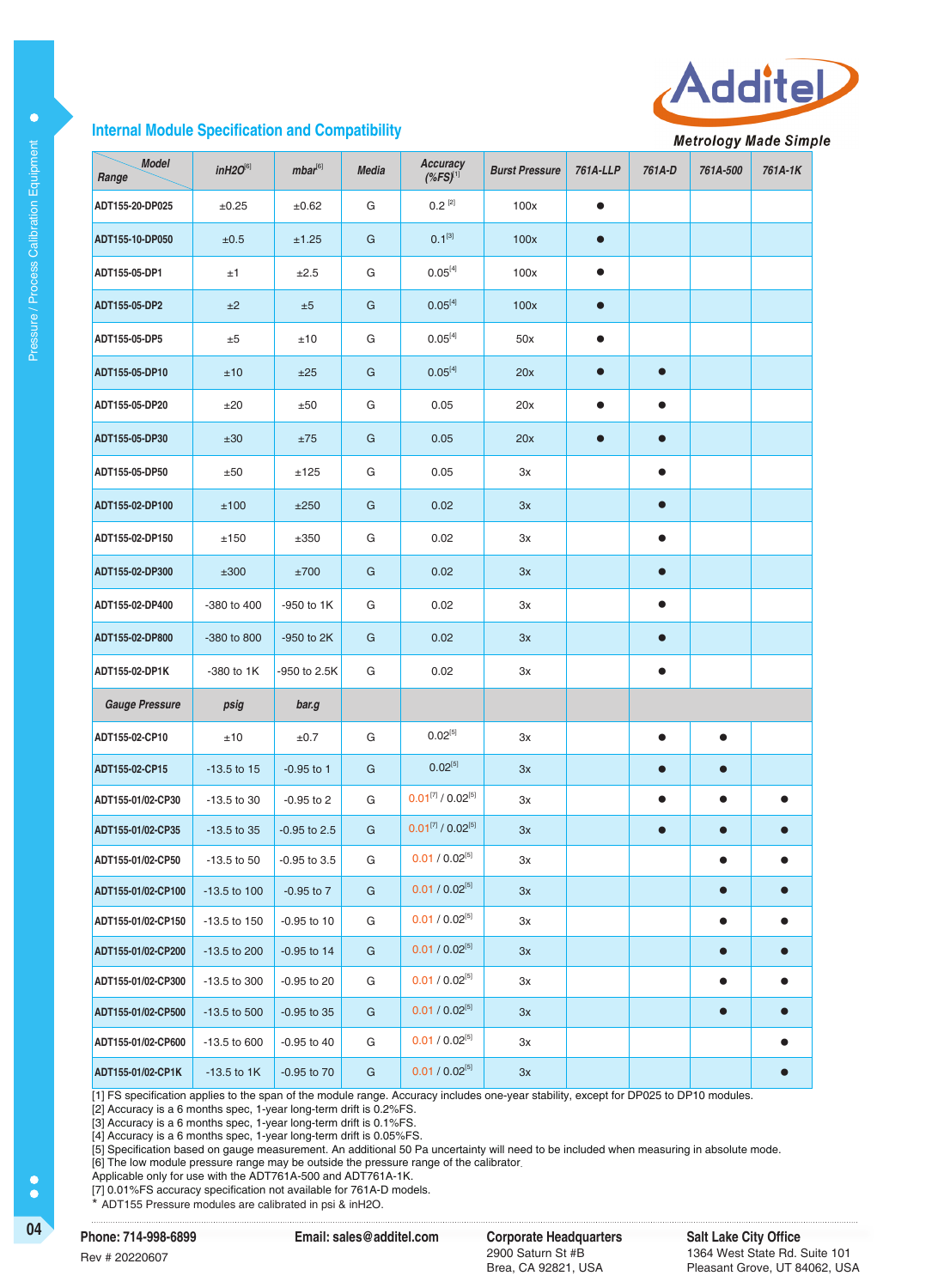

## **General Specifications**

| <b>Specification</b>                  | <b>Description</b>                                                                       |  |  |  |  |
|---------------------------------------|------------------------------------------------------------------------------------------|--|--|--|--|
| User Interface                        | Color touch screen and/or keypad operation                                               |  |  |  |  |
| <b>Channels</b>                       | Four total: one electrical, high or low internal                                         |  |  |  |  |
|                                       | pressure module, two external pressure modules                                           |  |  |  |  |
| <b>Enclosure IP Rating</b>            | IP31                                                                                     |  |  |  |  |
| <b>Battery</b>                        | Rechargeable Li-Ion battery, typically 12 hours of                                       |  |  |  |  |
|                                       | operation, recharges in less than 5 hours.                                               |  |  |  |  |
| Power                                 | Rechargeable Li-Ion battery, external power 110/220<br>V power adapter 27 V              |  |  |  |  |
| <b>Display</b>                        | 7" TFT touch screen 800 x 480 color                                                      |  |  |  |  |
| Communications                        | USB. LAN. Bluetooth. Wi-Fi                                                               |  |  |  |  |
| Weight                                | <17.52 lb (7.95 KG)                                                                      |  |  |  |  |
| <b>Size</b>                           | 11.77 x 7.60 x 7.56 in (299 x 193 x 192 mm)                                              |  |  |  |  |
| <b>Certification</b>                  | ISO 17025 accredited certificate of calibration with                                     |  |  |  |  |
|                                       | NIST-traceable data                                                                      |  |  |  |  |
| Data Storage                          | 6 GB                                                                                     |  |  |  |  |
| Data Logging                          | Up to 1,000,000 readings (data and time stamped)                                         |  |  |  |  |
| <b>HART Communicator</b>              | Read, configure and calibrate HART devices - DD<br>files updated periodically            |  |  |  |  |
| <b>Task documentation</b>             | Up to 1000 tasks can be stored with data                                                 |  |  |  |  |
| <b>Automation Functions</b>           | Switch test, auto step, leak test                                                        |  |  |  |  |
| <b>User Interface</b><br>Localization | English, German, French, Italian, Spanish,<br>Portuguese, Chinese, Japanese, and Russian |  |  |  |  |
| <b>Pump life</b>                      | >1,000,000 cycles                                                                        |  |  |  |  |
|                                       | Operating temperature: $32^{\circ}F$ to $122^{\circ}F$ ( $0^{\circ}C$ to $50^{\circ}C$ ) |  |  |  |  |
| Environmental                         | Compensated temperature: 32°F to 122°F(0°C to<br>$50^{\circ}$ C)                         |  |  |  |  |
| <b>Specifications</b>                 | Storage temperature: -20°C to 60°C (-4°F to 120°F)                                       |  |  |  |  |
|                                       | Humidity: <90%, non-condensing                                                           |  |  |  |  |
| <b>Vibration and Shock</b>            | Vibration: 4 g (20 to 2,000 Hz)<br>Shock: 8 g, 1 meter drop test                         |  |  |  |  |
| Compliance                            | <b>CE</b>                                                                                |  |  |  |  |
| <b>Software Compatibility</b>         | ACal, Additel Land and Additel Link for access via<br>mobile application                 |  |  |  |  |
| Warranty                              | 1 year                                                                                   |  |  |  |  |



**Pressure gauge / transmitter / switch calibration**



**Task Menu**



**High Pressure Automated Calibration**

## **Pressure Range**

|                                                                 |                       |                                          |                                                              | <b>High-Range Pressure Module</b>      | <b>Low-Range Pressure Module</b>      |                              |  |
|-----------------------------------------------------------------|-----------------------|------------------------------------------|--------------------------------------------------------------|----------------------------------------|---------------------------------------|------------------------------|--|
| <b>Type</b>                                                     | <b>Model</b>          | <b>Pressure Range</b>                    | Range                                                        | Accuracy                               | Range                                 | Accuracy                     |  |
| Low / Differential<br><b>Pressure</b>                           | ADT761A-LLP-05-DPXX   | $-75$ to $75$ mbar<br>(-30 to 30 in H2O) | DP30: -75 to 75 mbar<br>(-30 to 30 inH2O)                    | $0.05\%$ FS                            | User selectable from<br>DP20 to DP025 | See Internal Module<br>Table |  |
|                                                                 | ADT761A-D-02-DPXX-X   | $-0.95$ to 2.5 bar<br>(-13.5 to 35 psi)  | CP35: -0.95 to 2.5 bar<br>(-13.5 to 35 psi)                  | $0.02\%$ FS                            | User selectable from<br>DP10 to CP30  | See Internal Module<br>Table |  |
| <b>Standard Accuracy</b><br>Gauge / Absolute<br><b>Pressure</b> | ADT761A-500-XX-CPXX-X | $-0.9$ to 35 bar<br>$(-13 to 500 psi)$   | CP500: -0.9 to 35 bar<br>$(-13 \text{ to } 500 \text{ psi})$ | User selectable:<br>0.01%FS or 0.02%FS | User selectable from<br>CP10 to CP300 | See Internal Module<br>Table |  |
|                                                                 | AADT761A-1K-XX-CPXX-X | $-0.9$ to 70 bar<br>(-13 to 1000 psi)    | CP1K: -0.9 to 70 bar<br>(-13 to 1000 psi)                    | User selectable:<br>0.01%FS or 0.02%FS | User selectable from<br>CP30 to CP600 | See Internal Module<br>Table |  |

 $\bullet$ 

Rev # 20220607

**Phone: 714-998-6899 Email: sales@additel.com**

**05 CORPORAGE CORPORATE CORPORATE CORPORATE CORPORATE CORPORATE CORPORATE PROPERTY PROPERTY CORPORATE PROPERTY CORPORATE PROPERTY PROPERTY PROPERTY PROPERTY CONDUCTS PROPERTY PROPERTY PROPERTY PROPERTY PROPERTY PROPERTY** 2900 Saturn St #B Brea, CA 92821, USA

**Salt Lake City Office** 1364 West State Rd. Suite 101 Pleasant Grove, UT 84062, USA